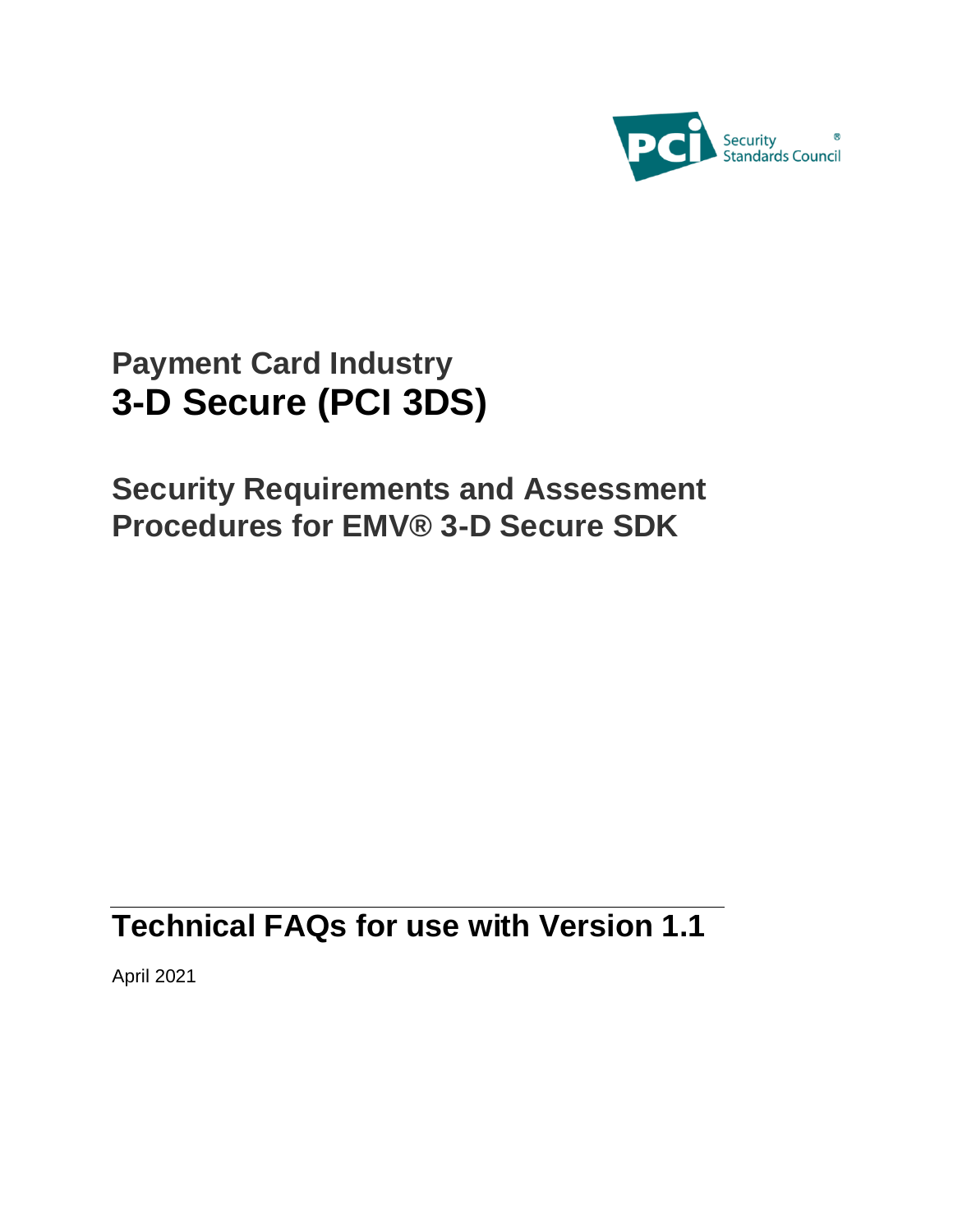

### **Introduction**

This document addresses frequently asked questions (FAQs) related to the *PCI 3DS Security Requirements and Assessment Procedures for EMV® 3-D Secure SDK* (hereafter referred to as the PCI 3DS SDK Security Standard). Throughout this FAQ document:

- The use of "PCI 3DS SDK Security Standard" or "PCI 3DS SDK" refers to the current version of the *PCI 3DS Security Requirements and Assessment Procedures for EMV® 3-D Secure SDK*, as published on the PCI SSC website [\(www.pcisecuritystandards.org\)](http://www.pcisecuritystandards.org/).
- The use of "EMVCo 3DS SDK Specification" refers to the *EMV® 3-D Secure SDK Specification*,  $\blacksquare$ as published by EMVCo [\(www.emvco.com\)](http://www.emvco.com/).

Further information about use and applicability of the PCI 3DS SDK Security Standard can be found in the "Introduction", "Terminology", and "Scope of Security Requirements" sections within the standard itself, as well as in the general PCI Glossary on the PCI SSC website: [https://www.pcisecuritystandards.org/pci\\_security/glossary.](https://www.pcisecuritystandards.org/pci_security/glossary)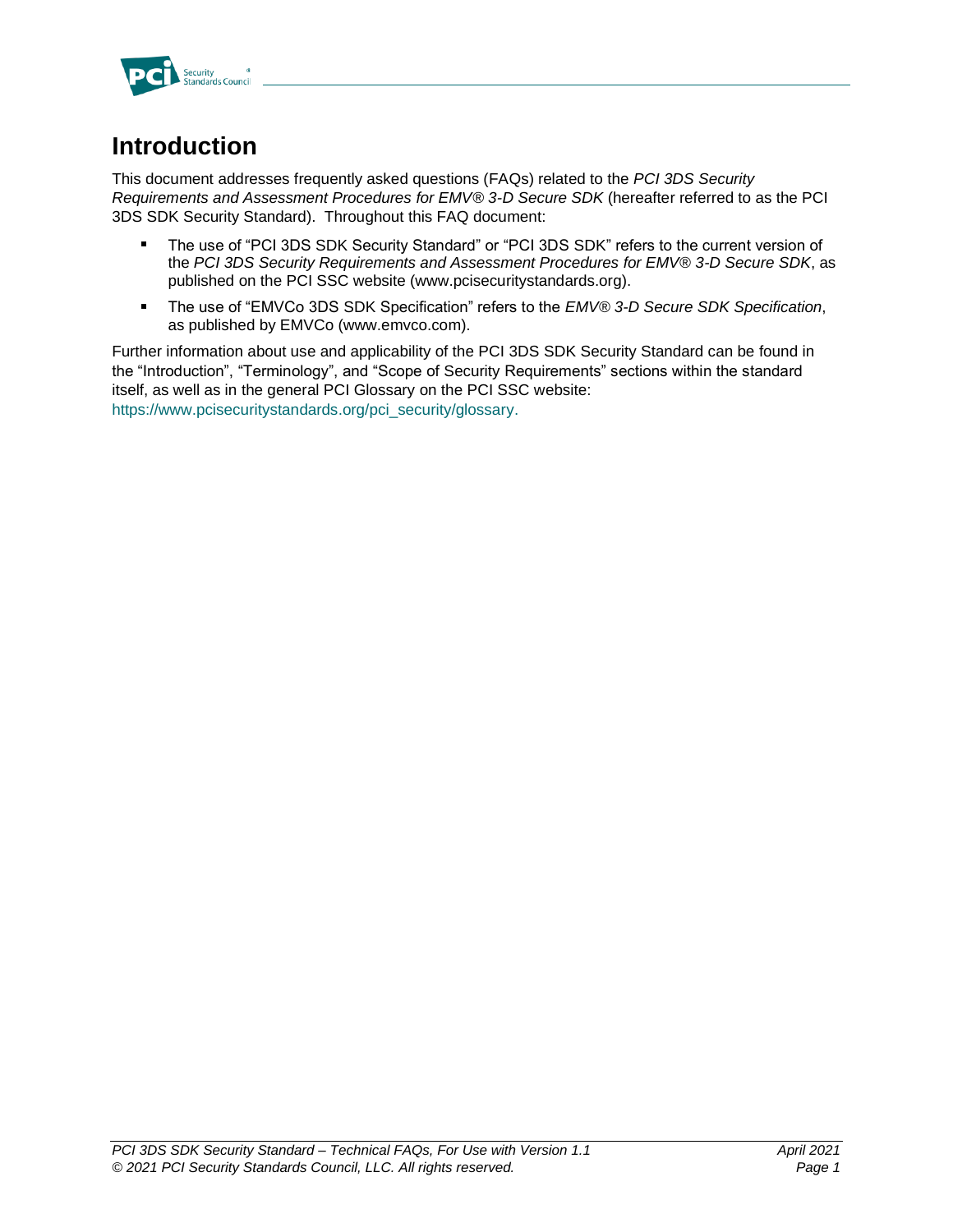

## **PCI 3DS SDK: Technical FAQs**

These technical FAQs provide answers to questions regarding the application of the security requirements defined in the *PCI Security Requirements and Assessment Procedures for EMV® 3-D Secure SDK* (hereafter referred to as the *PCI 3DS SDK Security Standard*). The FAQs are an integral part of those requirements and shall be fully considered during the PCI 3DS SDK evaluation process.

New questions or questions updated for clarity are in **red**.

### *General Questions*

- **Q 1 April 2021: Can 3DS Authentication Challenge Data (i.e., CReq/CRes data) be stored temporarily for debugging or troubleshooting purposes?**
	- *A No, 3DS SDK vendors should never debug their code or troubleshoot issues with their software using live or production CReq/CRes data. Debugging and/or troubleshooting these products should always be performed in a development or test environment using test data. Where the 3DS SDK vendor does not have access to appropriate test functionality—for example, access to test Directory Server (DS), Access Control Server (ACS), 3DS Server (3DSS) functionality—the 3DS SDK vendor should manually generate their own CReq/CRes test data for debugging or troubleshooting purposes.*

#### **Q 2 April 2021: Are there any 3DS SDK data elements not included in the Sensitive 3DS SDK Data Elements table that should be treated as "sensitive data"?**

*A No. For the purposes of the PCI 3DS SDK Security Standard, all 3DS SDK Data Elements that require confidentiality and/or integrity protection are included in the "Sensitive 3DS SDK Data Elements" table. 3DS SDK data elements not explicitly referenced in that table are not considered sensitive per the PCI 3DS SDK Security Standard. The 3DS SDK vendor may define additional data protection requirements for certain 3DS SDK data elements that are not defined in the PCI 3DS SDK Security Standard. Please contact the 3DS SDK vendor for more information of vendor-specific data protection requirements.*

#### *Requirement 1.2*

- **Q 3 April 2021: How is the 3DS SDK expected to perform checks to determine whether the 3DS SDK was installed from an approved source?**
	- *A This requirement is under revision. Some platforms and versions provide functions or APIs to determine the source from which an application package was installed (for example: PackageManager.getInstallSourceInfo on Android). Where such methods or APIs are unavailable, it is not expected that the 3DS SDK provide for such functionality.*
- **Q 4 April 2021: How is the 3DS SDK expected to respond when checks indicate the 3DS SDK was not installed from an approved source? The requirement states that the 3DS SDK should make the information available to the ACS, but Assessment Procedure T.1.2.4 indicates that the 3DS SDK should terminate 3DS transaction processing upon detection.**
	- *A This requirement is under revision. Per the requirement, the information is expected to be made available to the ACS for further decision-making where possible. It is not expected that the 3DS SDK terminate 3DS transaction processing unless instructed by the ACS.*